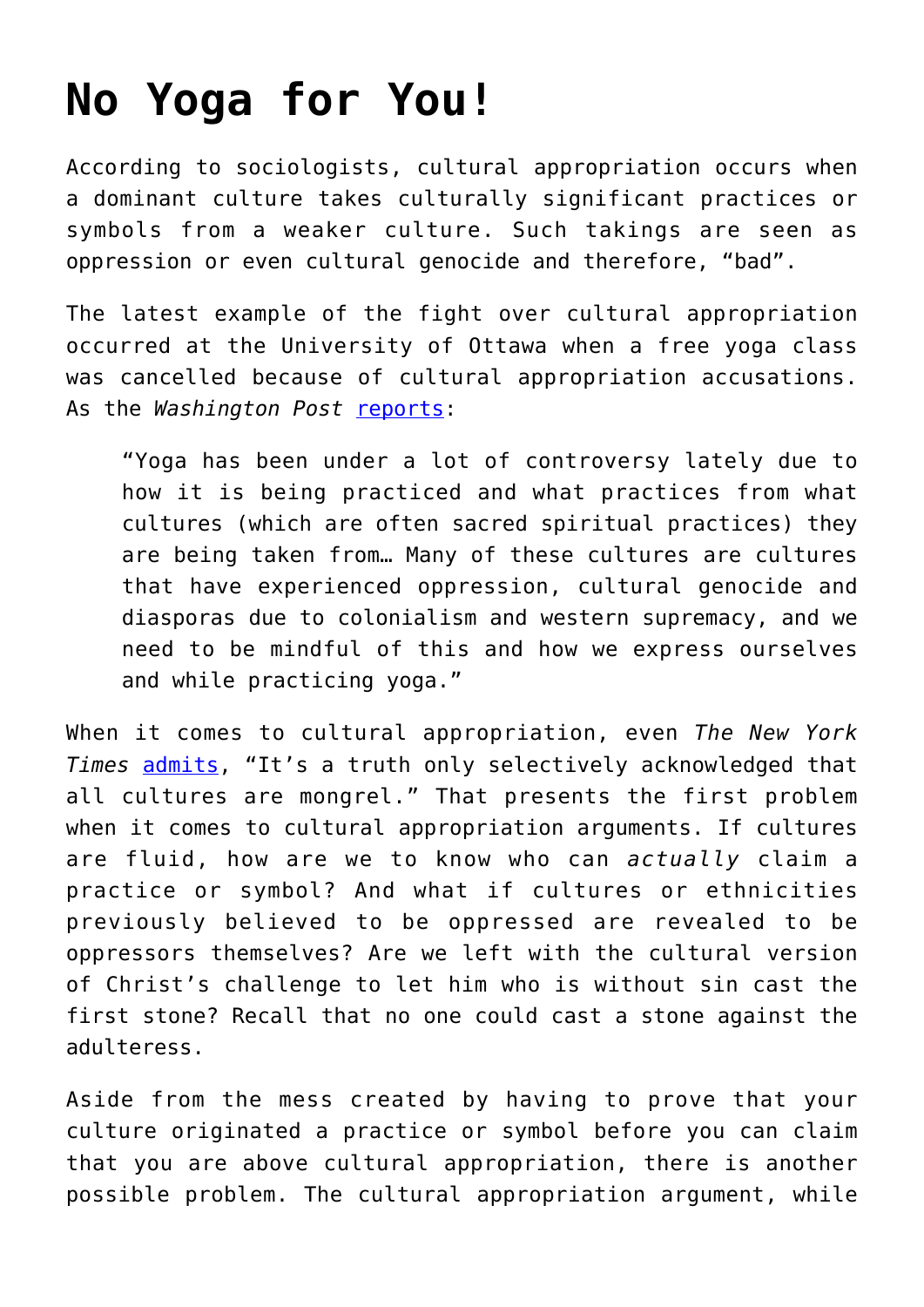meant to create a society of tolerance, may in fact push people, particularly white people, into reaffirming their cultures and civilization. That probably won't jive with the intentions of those pushing the cultural appropriation argument.

It is true that yoga originated from the Hindu religion which is primarily practiced in India by Indians. These days, though, you can't go past a strip mall in the United States without seeing a workout place advertising core yoga or some other variant of the religious practice. Even public schools are embracing it as a means of calming the kids down. For many Americans, yoga has replaced the practices of Christianity as the means of finding peace in the world and calming their anxieties. For the last fifty years or so, churches in America have been losing attendees in droves. Oddly enough some cultural appropriations, such as yoga, actually push aside the older cultural traditions and civilizational roots.

And while it is also true that men of the West have committed bloodshed and conquered other peoples, one cannot deny that the West has much to be proud of. Many of the great political, humanitarian, artistic, architectural, and scientific advancements of humanity have taken place in the West. As unpopular as it is to point out, those advancements came out of a civilization generally identified with whites and deeply rooted in Christian Hellenism, the synthesis of Christianity and Ancient Greek philosophy with Roman law thrown into the mix. It's often referred to as the Judeo-Christian, Greco-Roman tradition. That tradition has only faded recently as the West seems to have abandoned its foundation in a sort of cultural suicide.

But if whites and Western Europeans in general are not allowed to appropriate other cultural traditions, what are they left with other than turning back to their own cultural traditions and civilizational foundation? Arguably, it is in the nature of humans to be tribal. As the old phrase goes, "Birds of a